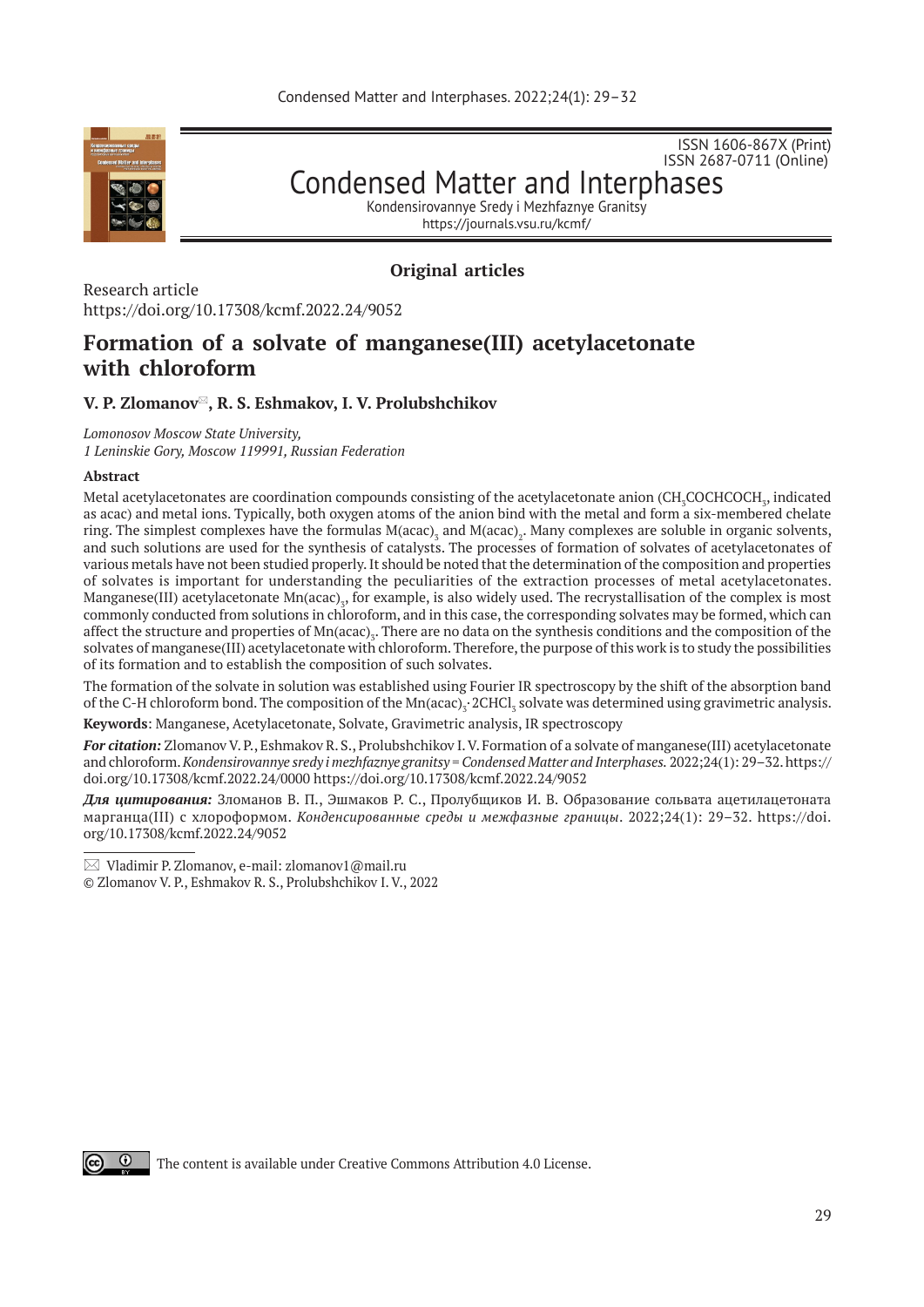Condensed Matter and Interphases / Конденсированные среды и межфазные границы 2022;24(1): 29–32

#### **1. Introduction**

Manganese(III) acetylacetonate – [Mn( $C_5H_7O_2$ )<sub>3</sub>] – is used as the source material for the synthesis of electrolytes [1] and catalysts [2–8]. Regardless of the synthesis method,  $Mn(acac)$ <sub>3</sub> is most frequently recrystallised from solutions in chloroform. In this case, the corresponding solvates may be formed, which can affect the structure and properties of  $Mn(acac)_{\tau}$ . The processes of formation of solvates of acetylacetonates of various metals have not been studied properly. There are some data on the formation of solvates of acetylacetonates of trivalent chromium, iron, and scandium with chloroform [9, 10]. However, there are no such data for  $\text{Mn}(\text{acac})_{3}$ . The purpose of this work was to study the possibilities of formation of solvates of manganese(III) acetylacetonates with chloroform using gravimetry and Fourier IR spectroscopy.

# **2. Experimental**

# *2.1. Synthesis*

To evaluate the possibility of the formation of solvates, we used chloroform as a solvent since it dissolves manganese(III) acetylacetonate well. A saturated solution of  $\mathrm{Mn}(\mathrm{acac})_\mathrm{3}$  in chloroform was prepared at room temperature. The solution was filtered and left in air until a crystal haze formed. After that, the crystals were separated by decantation. Oversaturation was created through evaporation of chloroform, which allowed regulating the rate of formation and growth of nuclei of new phases, including possible solvates. The crystallisation took from one to several days. Upon cooling, big shiny black crystals of the  $\rm Mn (acc)_{\rm 3}$  solvate with chloroform were isolated at first and then decomposed after drying (for more than 24 hours) in air, which manifested in surface clouding and the transformation of crystals into powder.

# *2.2. Gravimetric determination of the composition of a Mn(acac)<sub>3</sub> solvate with chloroform*

The composition of the  $\text{Mn}(\text{acac})_{3}$ ·*n*CHCl<sub>3</sub> solvate obtained through the recrystallisation of  $\rm Mn (acc)_{\rm 3}$ from chloroform was determined using gravimetry. To do that, we poured the saturated solution of manganese(III) acetylacetonate in

chloroform into a weighed 50-ml flask and left it in air. Once the free solvent evaporated and signs of decomposition (loss of shine, colour changed from black to dirty green) of the first few crystals appeared, we recorded the weight of the flask and calculated the weight of the solvate. Two weeks later, when the decomposition of the solvate was almost complete (the weight stopped changing), we heated the flask with the substance up to 100 °C for 10 minutes using a heat gun in order to remove the last traces of solvent. After that, the weight was recorded again. The flasks were weighed on scales with an accuracy of 0.01 g. Over the whole period of the experiment the substance in the open flask was kept in a dark and dry place with almost fixed temperature  $(23\pm1$  °C).

The weight of the flask with the substance at the beginning of decomposition, in other words, the weight of the flask with the solvate, was  $M = 34.17 \pm 0.01$  g. At the end of decomposition, after being heated with a heat gun the weight of the flask with crystals (manganese(III) acetylacetonate without chloroform) was  $m = 31.45 \pm 0.01$  g. The weight of the empty flask is  $m_F = 27.48 \pm 0.01$  g. If we express the composition of the solvate by the formula  $Mn(acac)$ <sub>3</sub>· *n*CHCl<sub>3</sub>, then, using the obtained data, we can calculate the number *n* of chloroform molecules in the solvate as follows:

$$
n = \frac{(M-m)^* M(Mn (acac)_3)}{(m-m_{\rm F})^* M(CHCl_3)} =
$$
  
=  $\frac{(34.17 - 31.45)^* 352.265}{(31.45 - 27.48)^* 119.378} = 2.022,$   

$$
\Delta n = \left(\frac{\Delta M + \Delta m}{M-m} + \frac{\Delta m + \Delta m_{\rm F}}{m-m_{\rm F}}\right)^* n =
$$
  
=  $\left(\frac{0.01 + 0.01}{34.17 - 31.45} + \frac{0.01 + 0.01}{31.45 - 27.48}\right)^* 2.022 \pm 0.03,$ 

that is,  $n = 2.02 \pm 0.03$ , while the composition of the solvate, therefore, can be expressed by the formula  $\text{Mn}(\text{acac})_{3}$ :  $2\text{CHCl}_{3}$ , in other words, trivalent manganese acetylacetonate forms solvates with chloroform with the ratio of 1:2 as well as the corresponding derivatives of iron(III), chromium(III), and scandium (III).

# *2.3. Fourier IR spectroscopy*

To establish the possibility of the formation of solvates, we analysed the IR spectra of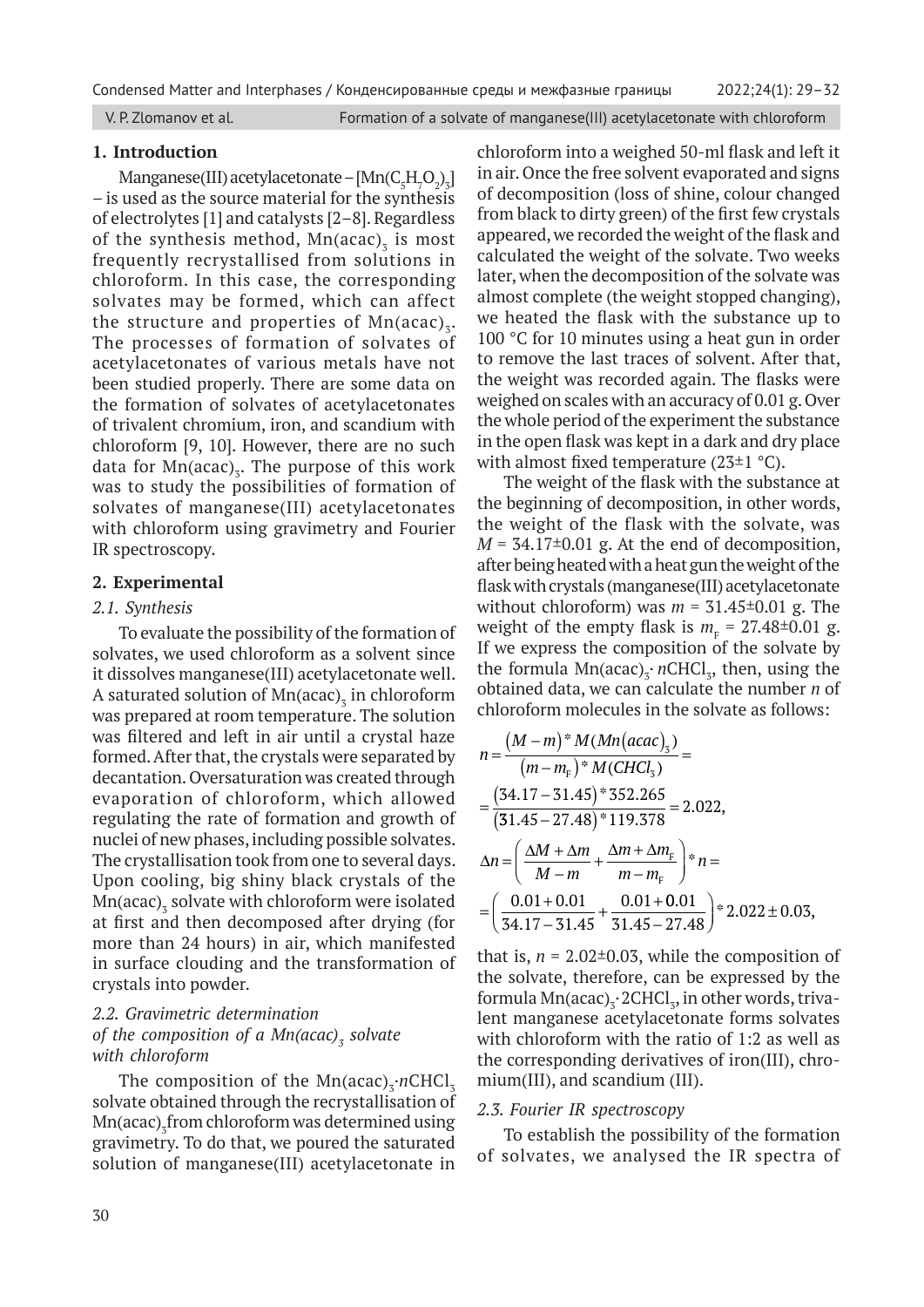V. P. Zlomanov et al. Formation of a solvate of manganese(III) acetylacetonate with chloroform

solutions using Perkin Elmer Frontier FT-IR. The transmission spectrum of the  $\rm Mn (acc)_{3}$  solution in chloroform was recorded in a potassium bromide cuvette. The device was calibrated using a cuvette with pure chloroform.

A bright band was observed at  $\sim$ 3000 cm<sup>-1</sup> in the IR transmission spectrum of the  $Mn(acac)$ , solution in chloroform relative to chloroform (Fig. 1). It corresponds to the vibrations of the C-H bond in  $CHCl_{\frac{1}{3}}$  [11]. Its intensity should not be considered significant, since it should be subtracted from the background when recording the spectrum.  $\text{Mn}(\text{acac})_{\text{3}}$  does not have such intense absorption bands in this region [12–14]. The considered band is also shifted in relation to the spectrum of pure chloroform. The observed band is associated with the interaction of chloroform molecules with  $\text{Mn}(\text{acac})_{\text{3}}$  molecules, in other words, it indicates the formation of  $\text{Mn}(\text{acac})_{3}$  solvates with CHCl<sub>3</sub>.

# **3. Conclusions**

As a result of our work, through the use of Fourier IR spectroscopy, it was found that manganese(III) acetylacetonate forms a solvate with chloroform in solution, and it was also found through the use of gravimetry that the composition of the crystal solvate is expressed by the formula  $Mn(acac)_{3}$  2CHCl<sub>3</sub>. The obtained results are the first steps in the study of the solvation of manganese(III) acetylacetonate. For a more extended picture and a better understanding of the influence of the processes occurring in the solution on the structure of the complex, its solvates should be studied with a number of other solvents, and not only their composition, but also the structure should be established.

The latter task is very difficult, but it is highly interesting as part of the studied issue.

#### **Author contributions**

All authors made an equivalent contribution to the preparation of the publication.

# **Conflict of interests**

The authors declare that they have no known competing financial interests or personal relationships that could have influenced the work reported in this paper.



**Fig. 1.** IR transmission spectra of pure chloroform (relative to air) and a solution of  $Mn(acac)$ <sub>3</sub> in chloroform (relative to chloroform). The intensities of the spectra are normalised

#### **References**

1. Sleightholme A. E. S., Shinkle A. A., Liu Q., Li Y., Monroe C. W., Thompson L. T. Non-aqueous manganese acetylacetonate electrolyte for redox flow batteries. *Journal of Power Sources*. 2011;196(13): 5742–5745. https://doi.org/10.1016/j.jpowsour.2011.02.020

2. Hirano M., Yakabe S., Clark J. H., Morimoto T. Synthesis of sulfoxides by the oxidation of sulfides with sodium chlorite catalysed by manganese(III) acetylacetonate in acetone in the presence of alumina. *Journal of the Chemical Society, Perkin Transactions 1*. 1996;22: 2693–2698. https://doi.org/10.1039/ P19960002693

3. Dewar M. J. S., Nakaya T. Oxidative coupling of phenols. *Journal of the American Chemical Society*. 1968;90(25): 7134–7135. https://doi.org/10.1021/ ja01027a051

4. Van Gorkum R., Bouwman E., Reedijk J. Fast Autoxidation of ethyl linoleate catalyzed by  $[\text{Mn}(\text{acac})_{\textbf{3}}]$ and bipyridine: A possible drying catalyst for alkyd paints. *Inorganic Chemistry*. 2004;43(8): 2456–2458. https://doi.org/10.1021/ic0354217

5. Sharma R. K., Yadav M., Monga Y., Gaur R., Adholeya A., Zboril R., Varma R. S., Gawande M. B. Silica-based magnetic manganese nanocatalyst – Applications in the oxidation of organic halides and alcohols. *ACS Sustainable Chemistry & Engineering*. 2016;4(3): 1123–1130. https://doi.org/10.1021/ acssuschemeng.5b01183

6. Ban H. T., Kase T., Murata M. Manganese-based transition metal complexes as new catalysts for olefin polymerizations. *Journal of Polymer Science, Part A:*